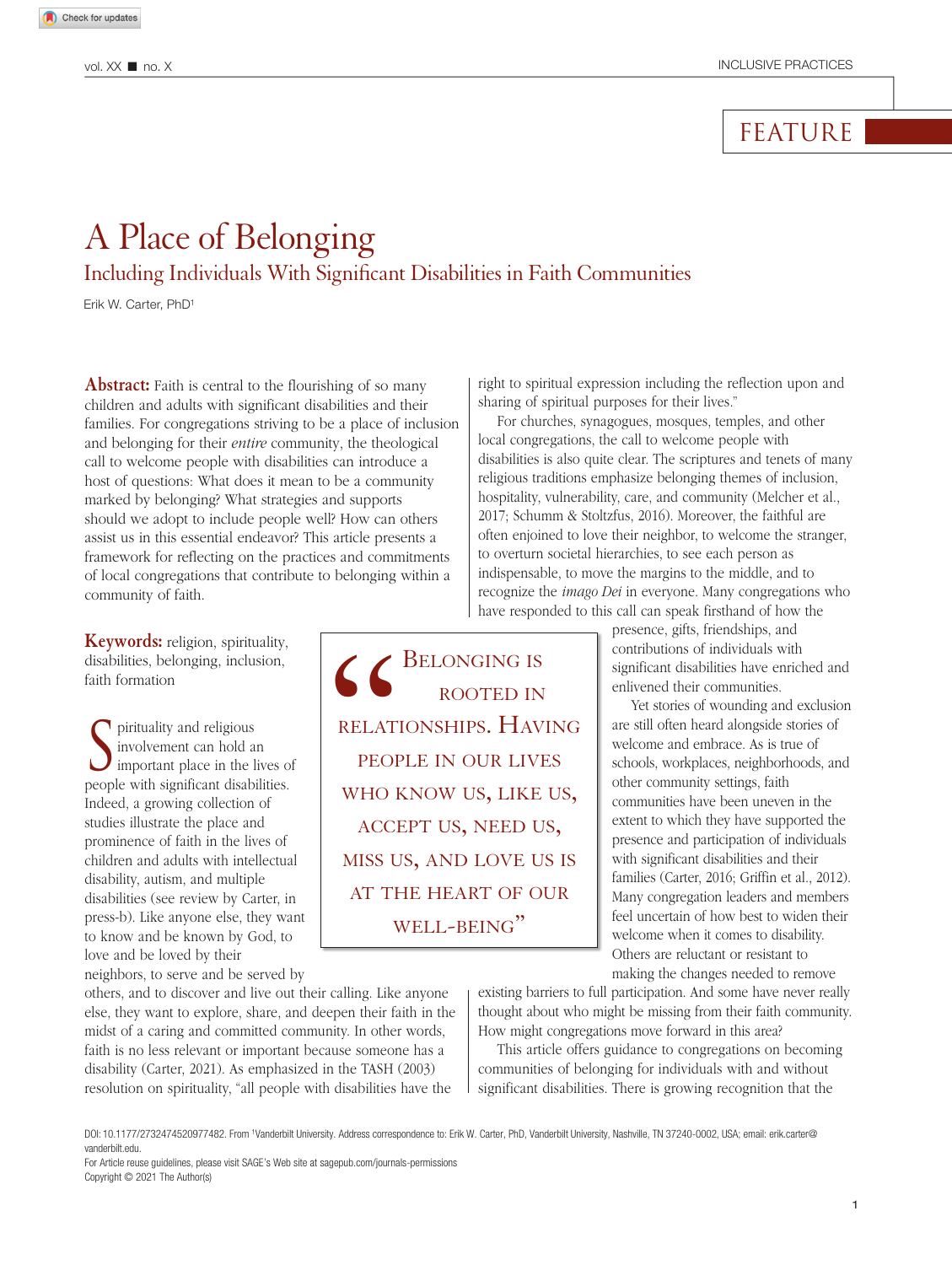





language of "inclusion" does not fully capture the depth of connection and mutuality people with disabilities desire (Carter, in press-a). In response, the concept of "belonging" has emerged as a fuller way of describing the intimacy, affiliation, membership, reciprocity, and relationships that people often yearn for within a community (Mahar et al., 2012; Swinton, 2012). But what does it really mean to belong within faith community? How can an abstract concept like belonging be actually experienced and promoted within a local congregation? In a series of studies, my colleagues and I asked individuals with disabilities and members of their families to reflect on the things that contributed to sense of belonging with their faith community (Carter, Biggs, et al., 2016; Liu et al., 2014). Although every person had a unique story to share, 10 dimensions of belonging emerged from across these numerous conversations. We heard that belonging was experienced when people were *present*, *invited*, *welcomed*, *noticed*, *known*, *accepted*, *supported*, *cared for*, *befriended*, *needed*, and *loved* (see Figure 1).

## **Pathways From Barriers to Belonging**

These 10 dimensions of belonging provide points of reflection—and areas of potential response—for congregations wondering how to welcome well. In the remainder of this article, I address why each of these aspects of belonging matters so much and suggest steps you can take to ensure they are experienced by people with significant disabilities and their families. This reflection and response can be led by congregational leaders or undertaken by a team that brings different experiences and perspectives to this process. Figure 2 includes a set of guiding questions to help guide this reflection process.

## **To Be Present**

Children and adults with disabilities are already present within the neighborhoods and schools of every city, county, and state (see <https://data.census.gov/cedsci>). But do they have a presence in your congregation? Too often, individuals with significant disabilities are absent from the ordinary events and rituals that comprise life together in a faith community (Carter & Boehm, 2019; Whitehead, 2018). Yet belonging is born and built upon a foundation of shared presence. In other words, so many of the other dimensions—to be known, accepted, cared for, befriended, needed, and loved—are hard to experience in absence or from a distance.

Congregations can begin by reflecting on the extent to which individuals with disabilities and their families are already involved in the breadth of experiences they offer, such as worship services, religious education classes, small groups, youth programs, service projects, and social gatherings. Is their participation widespread, constrained to a few activities, or rarely observed? Wherever absence is found to be more common than presence, congregations should reflect on the factors that might be limiting this involvement. For example, barriers can be found in the areas of awareness, architecture, attitudes, expectations, supports, theology, and commitment. What specifically stands in the way of the presence of people with disabilities and their families?

### **To Be Invited**

Invitations are the right remedy for absence. But they do much more than prompt presence. For individuals who often feel overlooked or ignored, an invitation reminds someone that she is actually noticed. It communicates that there are people who actually long for her company. Yet such invitations can remain quite rare for individuals with significant disabilities and their families. Although growing numbers of congregations are willing to include people with disabilities when they arrive, far fewer are actively pursuing people with disabilities when they do not. There is a distinct difference between these two postures.

Congregations must be proactive about inviting the involvement of individuals with significant disabilities. Review your website, social media, print media, and other outreach efforts to ensure they communicate clearly your commitment to welcoming people with disabilities and their families. Do your mission and materials mention disability? Are you advertising available assistance and supports? Is your choice of language and images (e.g., pictures, videos) likely to resonate with individuals and families? Ask local disability organizations, community agencies, and parent and self-advocacy groups to help share your information and materials through their networks. Although these general announcements can be valuable, personal invitations will be even more powerful. Hearing firsthand that your presence is actually desired can help quell any uncertainty about whether proclamations of "all are welcome" really do apply to you.

#### **To Be Welcomed**

The reception people receive whenever they arrive also impacts their sense of belonging. Are they greeted with a warm welcome or a cold shoulder? Does their presence elicit genuine delight or a reluctant response? Rich hospitality should be a hallmark of every congregation.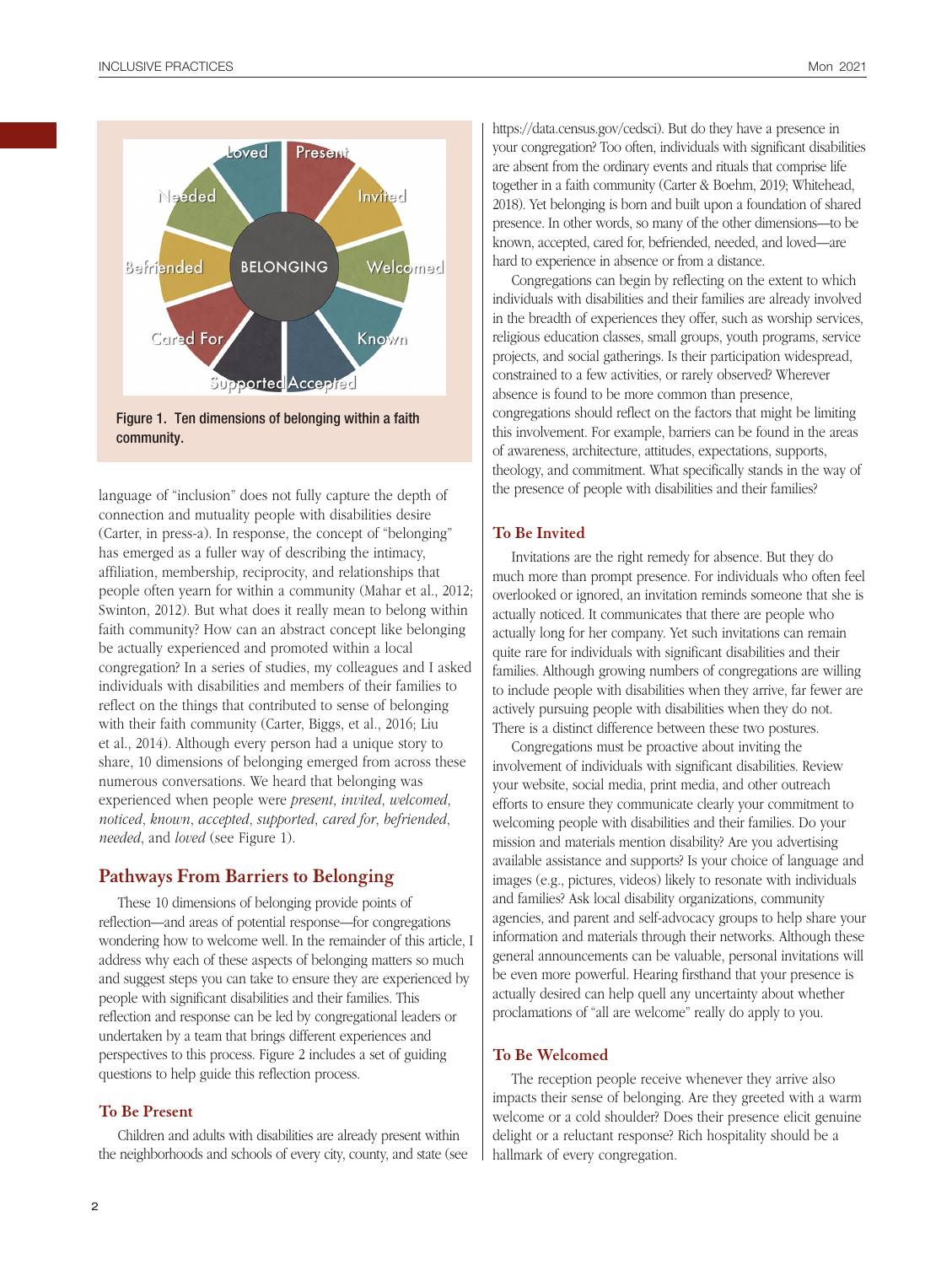| Are individuals with significant<br>disabilities and their families:                             | What are we already doing<br>well right now? | What could we do better or<br>differently? | What should we start doing<br>next? |
|--------------------------------------------------------------------------------------------------|----------------------------------------------|--------------------------------------------|-------------------------------------|
| Present<br>Are they participating in all aspects of<br>congregational life?                      |                                              |                                            |                                     |
| <b>Invited</b><br>Are we pursuing their presence through<br>active invitations?                  |                                              |                                            |                                     |
| Welcomed<br>Are we communicating a warm-indeed<br>extravagant-welcome whenever they arrive?      |                                              |                                            |                                     |
| Known<br>Do we know them personally and for the<br>strengths and gifts they possess?             |                                              |                                            |                                     |
| Accepted<br>Are we receiving them unconditionally and<br>graciously?                             |                                              |                                            |                                     |
| <b>Cared For</b><br>Are we invested in their flourishing the other<br>six days of the week?      |                                              |                                            |                                     |
| Supported<br>Are we providing the assistance they need to<br>participate fully and meaningfully? |                                              |                                            |                                     |
| <b>Befriended</b><br>Are we creating opportunities for friendships<br>to form and deepen?        |                                              |                                            |                                     |
| <b>Needed</b><br>Are we experiencing their talents, gifts, and<br>contributions?                 |                                              |                                            |                                     |
| Loved<br>Are we loving them deeply and<br>demonstrably?                                          |                                              |                                            |                                     |

Figure 2. Reflection tool for congregations. *Note.* Adapted from Carter (2015).

But some faith communities still struggle to "welcome the stranger," especially when a significant disability is involved. Their reluctance is seen as rejection. Similarly, some congregation members feel uncertain about what to say (or not say) and do (or not do) in the presence of people with significant disabilities. Their uncertainty is seen as avoidance. In the midst of each response, people with disabilities and their families come to feel unwanted—and they soon stop coming.

Hospitality can be surprisingly simple—introducing yourself, learning people's names, seeking them out before services, asking about their week, inviting them to sit with you, introducing them to others, mentioning available supports, or reconnecting again later throughout the week. But it must also be intentional. Unfortunately, these ordinary gestures are not always extended to individuals with significant disabilities sometimes deliberately, more often inadvertently. Provide

training and resources to congregation leaders and volunteers (e.g., greeters, ushers) who may feel reluctant or unsure about how best to welcome individuals who have complex communication difficulties, challenging or unusual behaviors, or extensive support needs. Sharing information about disability etiquette, appropriate language, thoughtful support strategies, and available congregation resources can foster both confidence and competence. Similarly, it is important to invite the input of people with disabilities and their families on other ways in which congregational activities and culture could be changed to further widen this welcome.

## **To Be Known**

The ways in which people come to be known within a particular community also impact belonging. Most people long to be known personally and as individuals. Yet some people are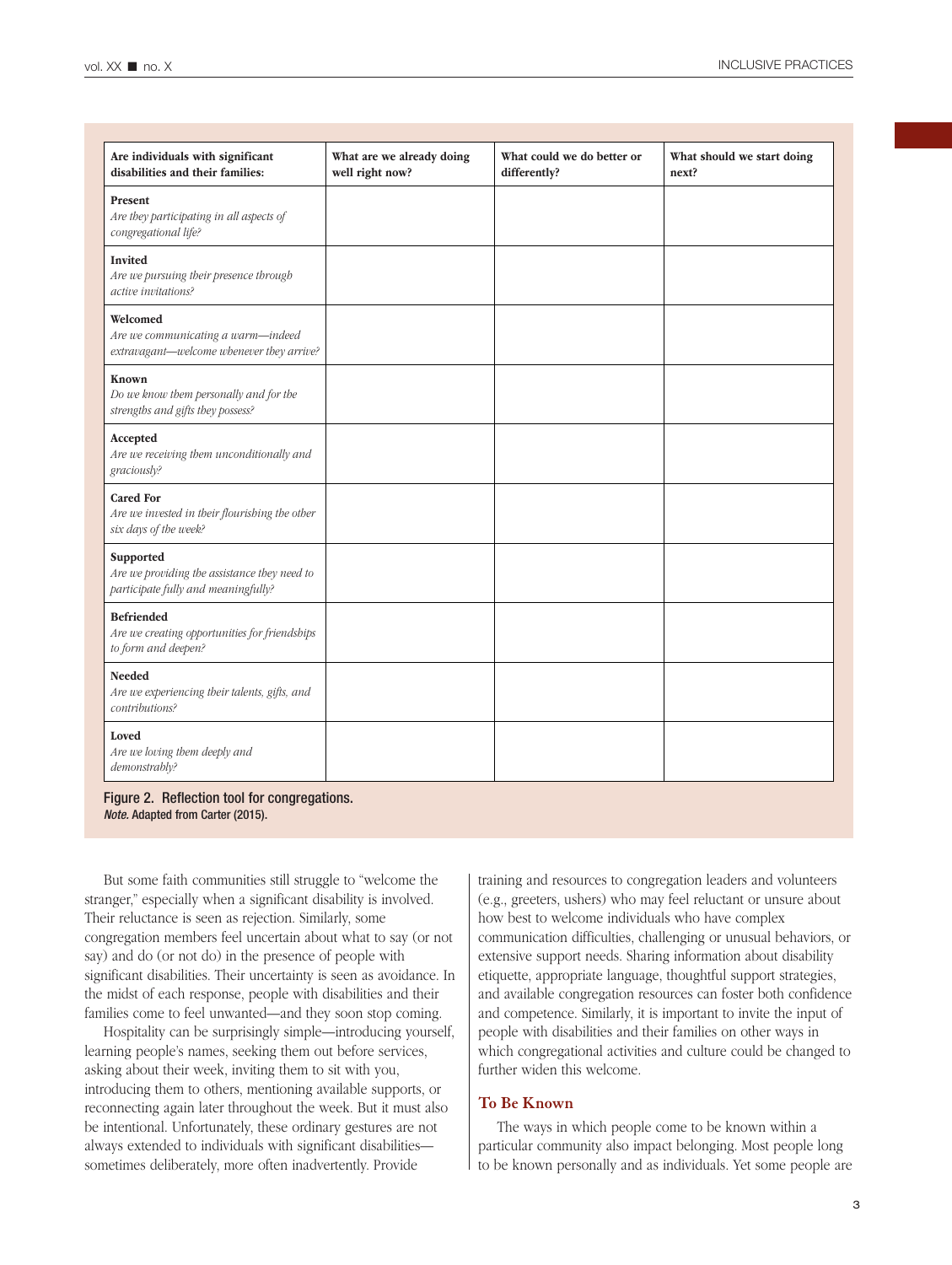still known by the labels they have been given (e.g., "special needs children," "differently abled adults") rather than by their given names (e.g., Elena, Spencer, or Kamela). They are viewed only as members of a larger group rather than as unique persons—known about, but not really known personally. Similarly, most people want to be known by their strengths and positive qualities. Yet professional definitions and prevailing depictions of disability usually place the accent only on what someone cannot do or struggles to do. Each presents an incomplete or inaccurate portrait of a person, which shapes how they are viewed by others.

Faith communities should strive to know individuals with significant disabilities in a way that is strikingly different from contemporary society. The diagnostic labels used so widely within educational and professional circles should have no place within the discourse of a faith community. Instead, come alongside each person and invest time learning their story. Find out their interests, passions, strengths, virtues, and other positive qualities. Help them discern their spiritual gifts, talents, and calling—just as you might do for anyone else in the congregation. Parents, siblings, and other relatives can share their own insights into each of these areas, particularly when their family member has communication difficulties. Then, find ways of making introductions to others in ways that make these assets more obvious. Finally, offer inclusive experiences that provide contexts for others in the congregation to meet and get to know their fellow members with significant disabilities. Separate classes, programs, or ministry models inevitably limit the opportunities people with disabilities have to become personally known by the rest of their faith community.

## **To Be Accepted**

People want to be part of communities in which they are embraced enthusiastically by others. They want to be assured of their acceptance—without condition and in the absence of any asterisks. Yet societal attitudes toward disability remain mixed and are often disheartening. Moreover, the same prejudices, stereotypes, and stigma that exist elsewhere can also be found within faith communities (Carter, Boehm, et al., 2016; Patka & McDonald, 2015). Theologies that define disability as the product of sin, conflate intellect with faith, define the *imago Dei* in terms of ability, or see people with disabilities as needing special healing can serve to further marginalize people. To experience belonging, people need to first experience acceptance.

Congregations can take a variety of steps toward promoting a culture of acceptance. Many promote awareness by hosting a regular worship service dedicated to the topic of inclusion or disability (e.g., "inclusion Sunday") or participating in various disability and diversity awareness months (e.g., World Down Syndrome Day, Autism Awareness Month, National Disability Employment Awareness Month). Others disseminate awareness resources (e.g., bulletin inserts, videos) or incorporate curricular units within religious education programs to teach others about the gifts and lives of people with disabilities. Some also offer occasional training for program leaders and volunteers to

ensure they have the knowledge and skills needed to welcome and support individuals with significant disabilities effectively (e.g., Baggerman et al., 2015). Two key points should be emphasized here. First, acceptance must be seen as well as taught. When you model respectful interactions, use affirming language, communicate high expectations, and demonstrate love, others are more likely to follow this lead. Second, personal contact is the most powerful way of promoting acceptance (Scior & Werner, 2015). Getting to know someone personally spurs attitude change in a way that learning about a category of people more generally simply cannot.

## **To Be Supported**

Most children and adults with significant disabilities will need ongoing support to participate in the spiritual and religious activities that are important to them. This might include transportation to events, modifications to activities, assistance during worship services, explanations of concepts, accessible materials, information about congregational offerings, behavioral supports, adapted equipment, a peer partner, or technology aids. The right combination of ordinary and specialized supports enables meaningful participation, but it also communicates a clear commitment to and desire for a person's presence. Sadly, the inconsistency or unavailability of support within faith communities is a common lament among many families (Carter, Boehm, et al., 2016; O'Hanlon, 2013). Communities committed to belonging see the provision of support as essential rather than as optional. Moreover, they address needed supports as a forethought rather than as an afterthought.

The best supports are designed one person at a time. Congregations should meet with interested individuals with disabilities and their families—along with any friends or other supporters they identify—to develop a plan for supporting meaningful participation. Find out what areas of involvement they consider to be important at this particular time. Ask about their goals in areas like faith formation, social relationship, service to others, and degree of participation. Then identify the informal and formal supports that could help advance these goals and determine how they will be provided. Finally, equip others in the congregation to help provide these supports in respectful and effective ways. Recognizing that people's priorities and preferences often change over time, support plans should be revisited periodically.

## **To Be Cared For**

Healthy communities are invested in the flourishing of their members. For many individuals with significant disabilities and their families, the care and commitment of their faith community contribute substantially to their own thriving and quality of life (Biggs & Carter, 2016; Boehm & Carter, 2019). For example, some families access practical (e.g., respite, financial assistance, information), emotional (e.g., personal encouragement, advice, support groups), spiritual (e.g., prayer, pastoral counseling), and social (e.g., friendships, companionship) supports through their local congregation.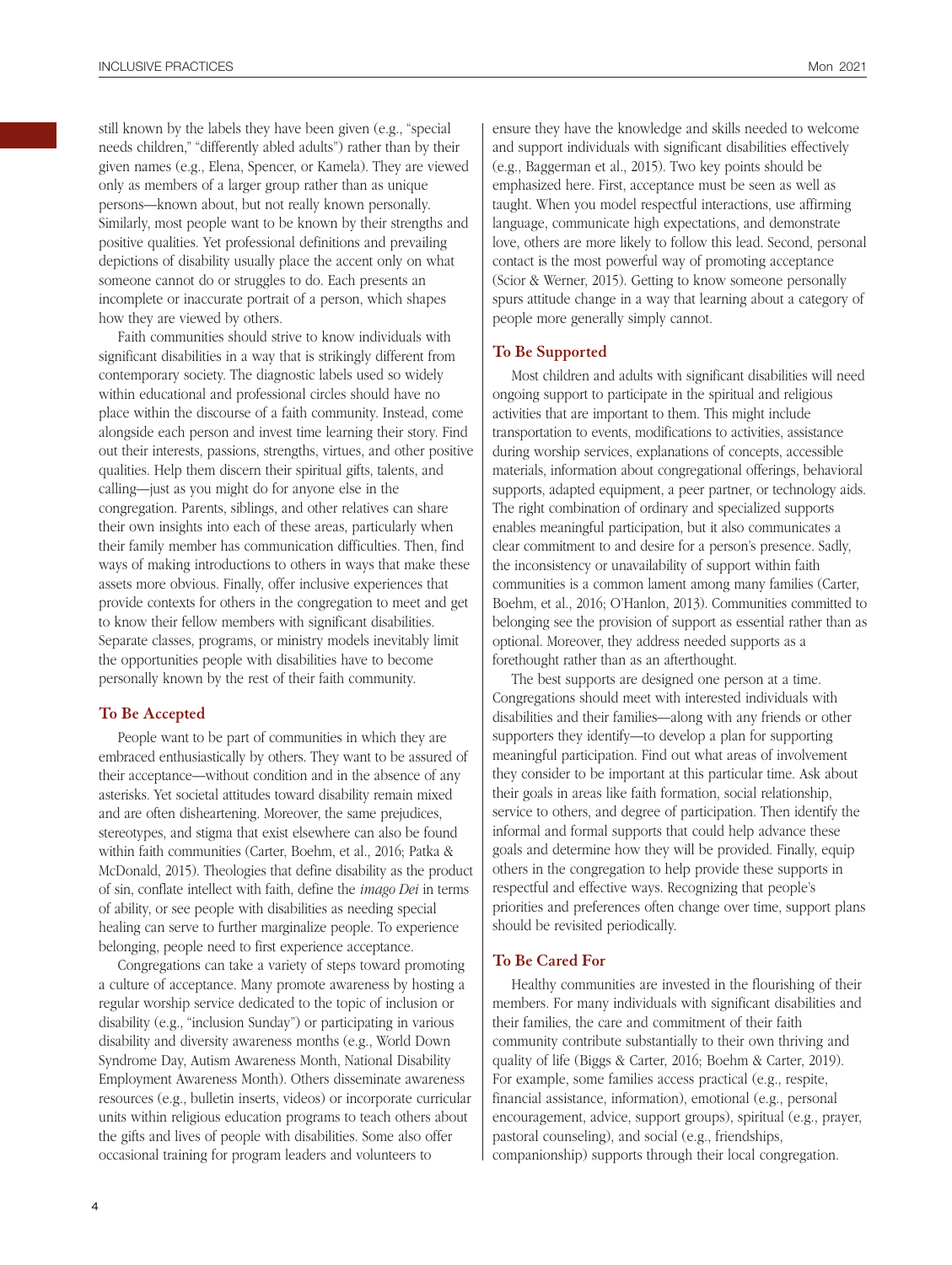Similarly, some individuals with significant disabilities have received assistance from congregation members in areas such as employment, transportation, community participation, recreation, and relationships (Carter, 2011).

Congregations can have a direct impact on the thriving of individuals with disabilities and families all 7 days of the week, not just on the days you gather for worship. Begin by getting to know them and asking what they would consider to be most helpful. Avoid assumptions that may not reflect their preferences or priorities; care can be extended in both healing and wounding ways. Although some congregations launch more formal care initiatives (e.g., respite nights, parent or sibling support groups, family retreats), do not overlook the simple ways in which fellow congregation members can demonstrate care: providing a ride, stopping by to check in, sharing a meal, assisting someone to find a job, praying with them, attending a medical appointment, helping with a bill, sending a card, calling to say hello, assisting with housework or yard work, or just being present together. None of these actions require expertise or experience related to disability; they are part and parcel of what congregation members naturally do for one another. Encourage these same actions for people with disabilities and their families.

#### **To Be Befriended**

Belonging is rooted in relationships. Having people in our lives who know us, like us, accept us, need us, miss us, and love us is at the heart of our well-being. The same is true for individuals with significant disabilities. Their need for friendships and other supportive peer relationships is a universal need, one grounded in the core belief that humans were created for community. Yet studies find that friendships can be few or fleeting for individuals with significant disabilities (Brock et al., 2020). Instead, the social networks of many children and adults are composed primarily of family members and paid service providers. Faith communities can offer a muchneeded remedy to the isolation and loneliness experienced by far too many people with disabilities.

Congregations should shine when it comes to fostering relationships. Friendships are most likely to form when people participate in shared activities based on common interests over a sustained period of time. Ensure that every individual with a disability receives the invitations and supports needed to participate in the full range of available congregational activities, such as worship services, small groups, fellowship activities, service opportunities, and more occasional events (e.g., retreats, summer camps, mission trips, celebrations). A commitment to inclusive practices exponentially expands the opportunities people with and without significant disabilities have to meet one another and discover new friendships. In addition, identify others in the congregation who share the individual's interests, hobbies, and passions and facilitate introductions. For children and youth, peer-mediated support models can provide regular opportunities for individuals with disabilities to spend time with and get to know their peers within religious education classes, social activities, or service projects. Similarly, adult leaders can actively facilitate social

interaction by designing collaborative activities, ensuring children with disabilities have a reliable way to communicate, providing needed information about each another, giving children with disabilities valued roles within congregational activities, and providing the right balance of support and independence.

#### **To Be Needed**

Every person is endowed with immeasurable worth, but not every person feels valued. So much of contemporary society still struggles to recognize the ways in which people with significant disabilities can enrich the lives of others and make important contributions within their community. So when a faith community comes to see people with significant disabilities as indispensable and crucial to its flourishing, it provides a powerful counterpoint to these prevailing views. Being part of a community that seeks out and affirms your gifts brings additional assurance that you really do belong there. Like anyone else, people with disabilities want to know that their presence matters, that they are needed by others, and that their absence evokes a longing for their return. As Swinton (2012) asserts, "To belong you need to be missed" (p. 183).

Identify and develop the gifts and talents of individuals with significant disabilities in your congregation. Then look for places where those gifts and talents are precisely what others need. For example, John's beautiful voice should have a place in the choir, Javier's contagious smile would serve the congregation well as greeter, Evon's obsession with detail could be useful on the set-up team, Aiden's servant spirit would be helpful in the soup kitchen, and Neva's faithfulness would enrich the prayer team. Similarly, create opportunities for individuals with disabilities to serve others, rather than remaining only on the receiving end of service. This might include volunteering as an usher or greeter, assisting with aspects of a worship service (e.g., reading scripture, leading a prayer), joining the choir or worship team, visiting those who are sick or homebound, helping in the nursery or with the children's program, assisting in community outreach programs, serving on a committee, praying with and for others, or assisting in any of the numerous other ways that fellow congregation members serve. Assuming valued roles within a congregation transforms how people with disabilities are viewed by others, as well as how they feel about themselves (Wolfensberger, 1983).

#### **To Be Loved**

Faith communities are quick to see the connection between love and belonging. We long to be part of a community that loves us deeply, unconditionally, lavishly, and patiently. And we are called to be the sort of people who love others in this same way. Love is a distinguishing feature of a faithful community. It is love—not law—that compels a congregation to invite, welcome, know, accept, support, care for, befriend, and need individuals with significant disabilities. And it is love that in turn grows out of these same efforts. Although special education and disability service systems can do many important and impactful things, they were not designed to love. Faith communities are.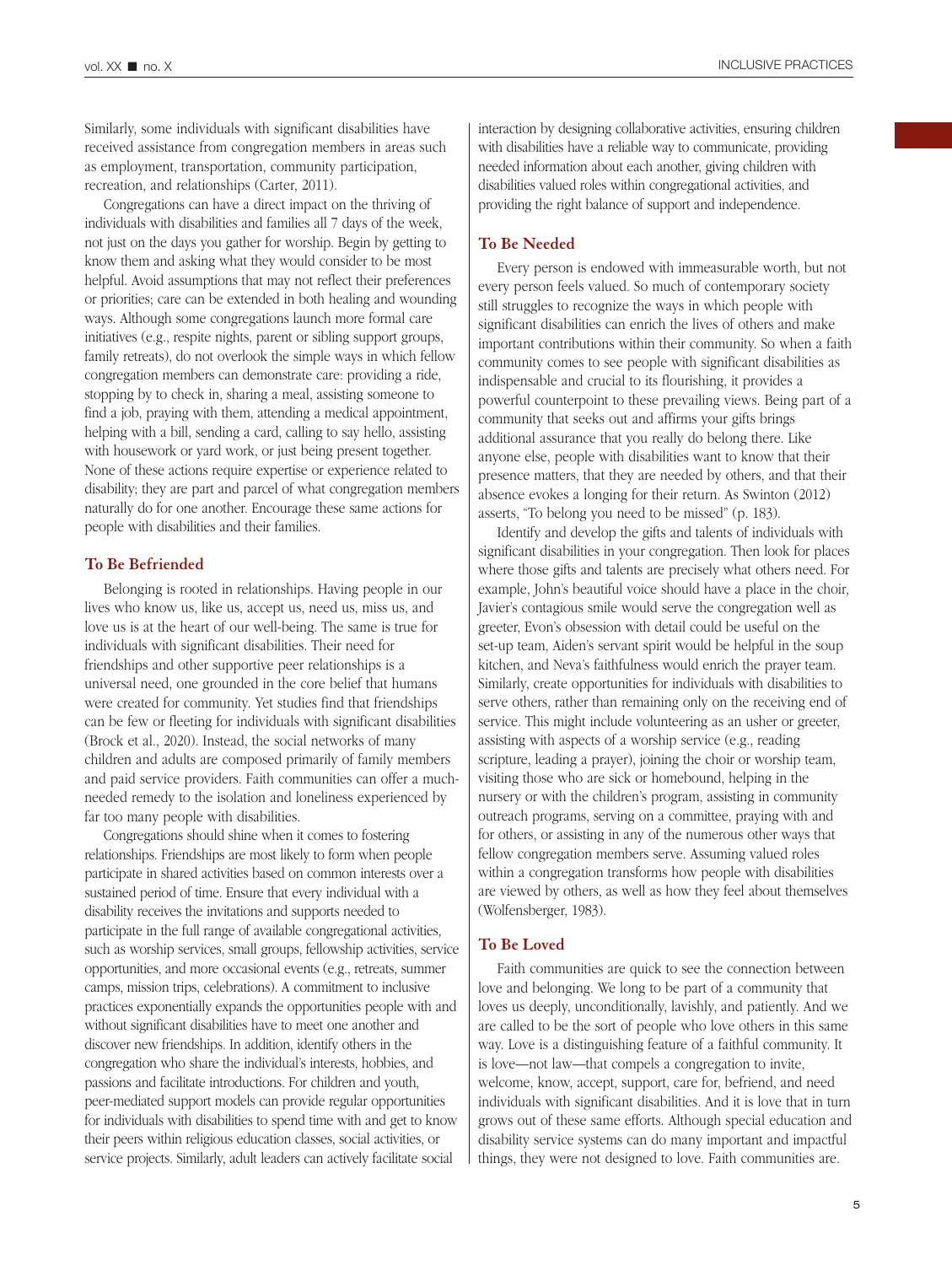In his article on inclusion and friendship, Hans Reinders (2011) suggests that

If "being loved" is the most important thing in our lives, then the most important thing is something we cannot do by ourselves or on our own. It is not a goal we can strive for, it is not something we can achieve. (p. 432)

Instead, love is a gift to be received from others. Congregations should be generous in this gift-giving. Look for ways of demonstrating love in concrete, ongoing, and transformative ways. Encourage others to do the same. Where love abounds, belonging is likely to follow.

## **Reflecting and Responding**

These 10 dimensions of belonging—expressed by individuals with significant disabilities and their families—point congregations to potential areas of action and investment. But there is no simple recipe for this important work—no single strategy or scripted intervention to adopt. There are more than 300,000 congregations across the United States, each with its own commitments, culture, beliefs, resources, histories, and memberships. Similarly, there are more than 4 million Americans with significant disabilities, each possessing a unique set of strengths, needs, passions, personalities, beliefs, and goals. In other words, the pathway to belonging will look somewhat different for each person and in each place. Moving forward requires prayerful reflection on the particular movements that are most needed next.

Congregations should form a core team to undertake this reflection. This provides intentionality, promotes accountability, and prompts movement. Invite a cross-section of congregation members who collectively see the congregation from a variety of vantage points. This might include individuals with disabilities, family members, clergy, congregational staff, and other interested members. Similarly, involve ministry leaders who are familiar with programming for children, youth, adults, and seniors. Finally, seek out congregational members who have professional roles related to disability (e.g., educators, counselors, related services providers, health care professionals) or invite representatives from local organizations or agencies that serve individuals with disabilities (e.g., Centers for Independent Living; residential or employment providers; local chapters of The Arc, Down Syndrome Association, or Autism Society; university programs). Remember that individuals with significant disabilities and their families are the very best experts on what contributes to their belonging. Their perspectives should be prioritized throughout this process.

Figure 2 displays a simple tool that can help guide this reflection process. For each of the 10 dimensions of belonging, teams should address the following questions: *What are we already doing well right now? What could we do better or differently? What should we start doing next?* Team members can share their own experiences and observations in these areas.

They can interview or survey others in the congregation to solicit their input. And they can convene the entire congregation for a "community conversation" (Carter et al., 2017) or hold more focused listening sessions with particular stakeholder groups. Based on what they learn, the team crafts a written plan that addresses the steps the congregation will take moving forward. This process of prayerful reflection should be revisited regularly as new needs and opportunities emerge.

## **Conclusion**

Belonging is not a special need, it is a universal need. Indeed, the 10 dimensions of belonging addressed in this article are relevant and important to people with and without disabilities alike. We all want to be present, invited, welcomed, known, accepted, supported, cared for, befriended, needed, and loved. Congregations that make strong strides in each of these areas on behalf of individuals with significant disabilities are quite likely to discover that they have become a more hospitable place for many others in their community as well.

## **Conflict of Interest**

The author(s) declared no potential conflicts of interest with respect to the research, authorship, and/or publication of this article.

## **Funding**

The author(s) received no financial support for the research, authorship, and/or publication of this article.

## **References**

- Baggerman, M. A., Ault, M. J., Collins, B. C., Spriggs, A. D., & Slocum, V. (2015). The effect of coaching on a faith community volunteer's use of effective teaching practices. *Research and Practice for Persons With Severe Disabilities*, *40*(4), 294–306. [https://doi.](https://doi.org/10.1177/1540796915602479) [org/10.1177/1540796915602479](https://doi.org/10.1177/1540796915602479)
- Biggs, E. E., & Carter, E. W. (2016). Quality of life for transition-age youth with autism or intellectual disability. *Journal of Autism and Developmental Disorders*, *46*(1), 190–204. [http://doi.org/10.1007/](http://doi.org/10.1007/s10803-015-2563-x) [s10803-015-2563-x](http://doi.org/10.1007/s10803-015-2563-x)
- Boehm, T. L., & Carter, E. W. (2019). Family quality of life and its correlates among parents of children and adults with intellectual disability. *American Journal on Intellectual and Developmental Disabilities*, *124*(2), 99–115.<https://doi.org/10.1352/1944-7558-124.2.99>
- Brock, M. E., Carter, E. W., & Biggs, E. E. (2020). Supporting peer interactions, relationships, and belonging. In F. Brown, J. McDonnell, & M. E. Snell (Eds.), *Instruction of students with severe disabilities* (9th ed.). Merrill.
- Carter, E. W. (2011). After the benediction: Walking alongside people with significant disabilities and their families in faith and life. *Journal of Religion, Disability, and Health*, *15*(4), 395–413. [https://doi.org/10.1080](https://doi.org/10.1080/15228967.2011.619340) [/15228967.2011.619340](https://doi.org/10.1080/15228967.2011.619340)
- Carter, E. W. (2015, December). *Dimensions of belonging: Listening to and learning from families* [Paper presentation]. The 40th annual TASH conference.
- Carter, E. W. (2016). A place of belonging: Research at the intersection of faith and disability. *Review & Expositor*, *113*(2), 167–180. [https://doi.](https://doi.org/10.1177/0034637316637861) [org/10.1177/0034637316637861](https://doi.org/10.1177/0034637316637861)